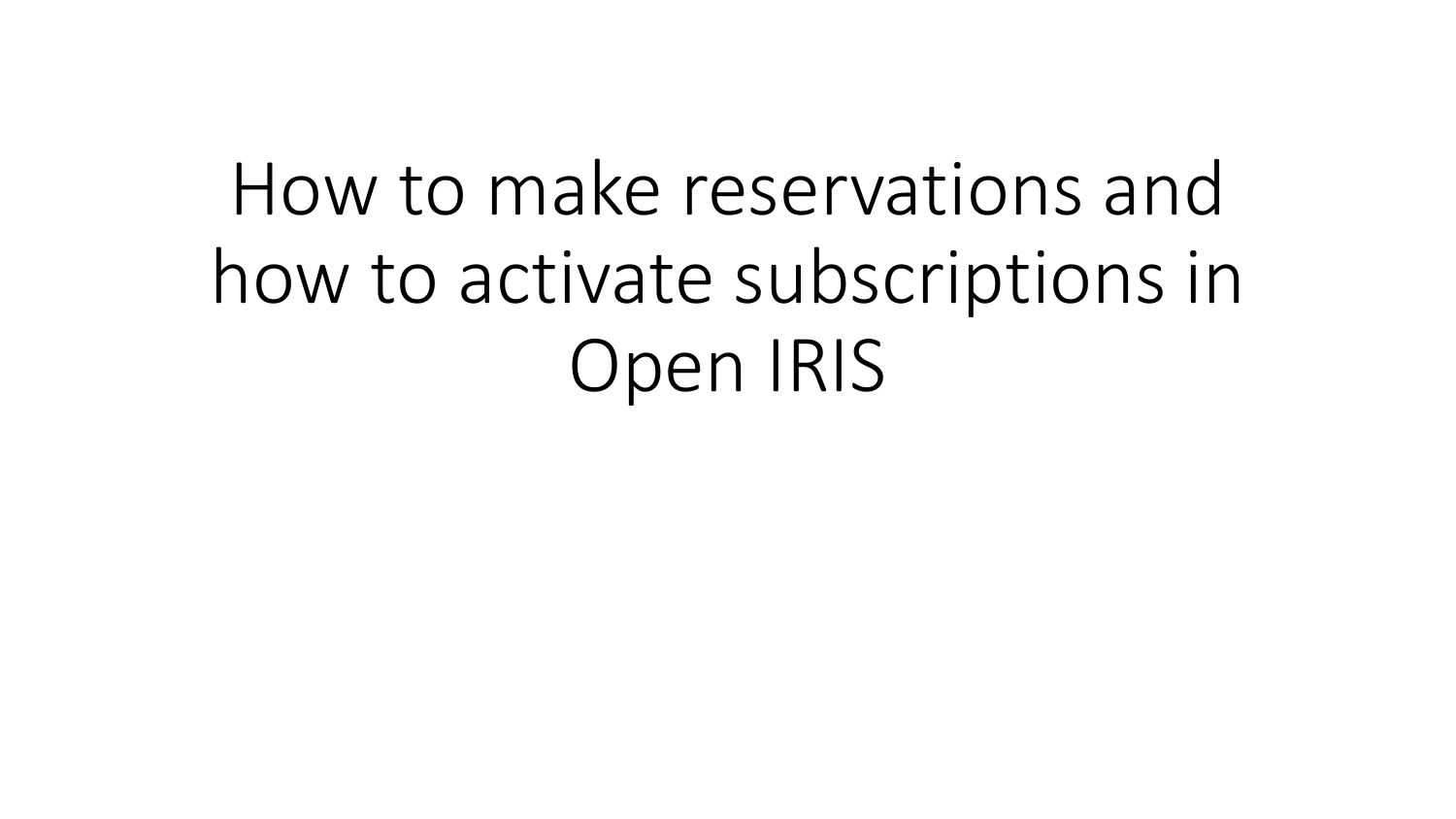## Requirements for the Cell Imaging Core

- You have to have an Open IRIS account
- You have to belong to a group
- You have to belong to an active project
- You need training for the instrument
- Note: Providers can have different access policies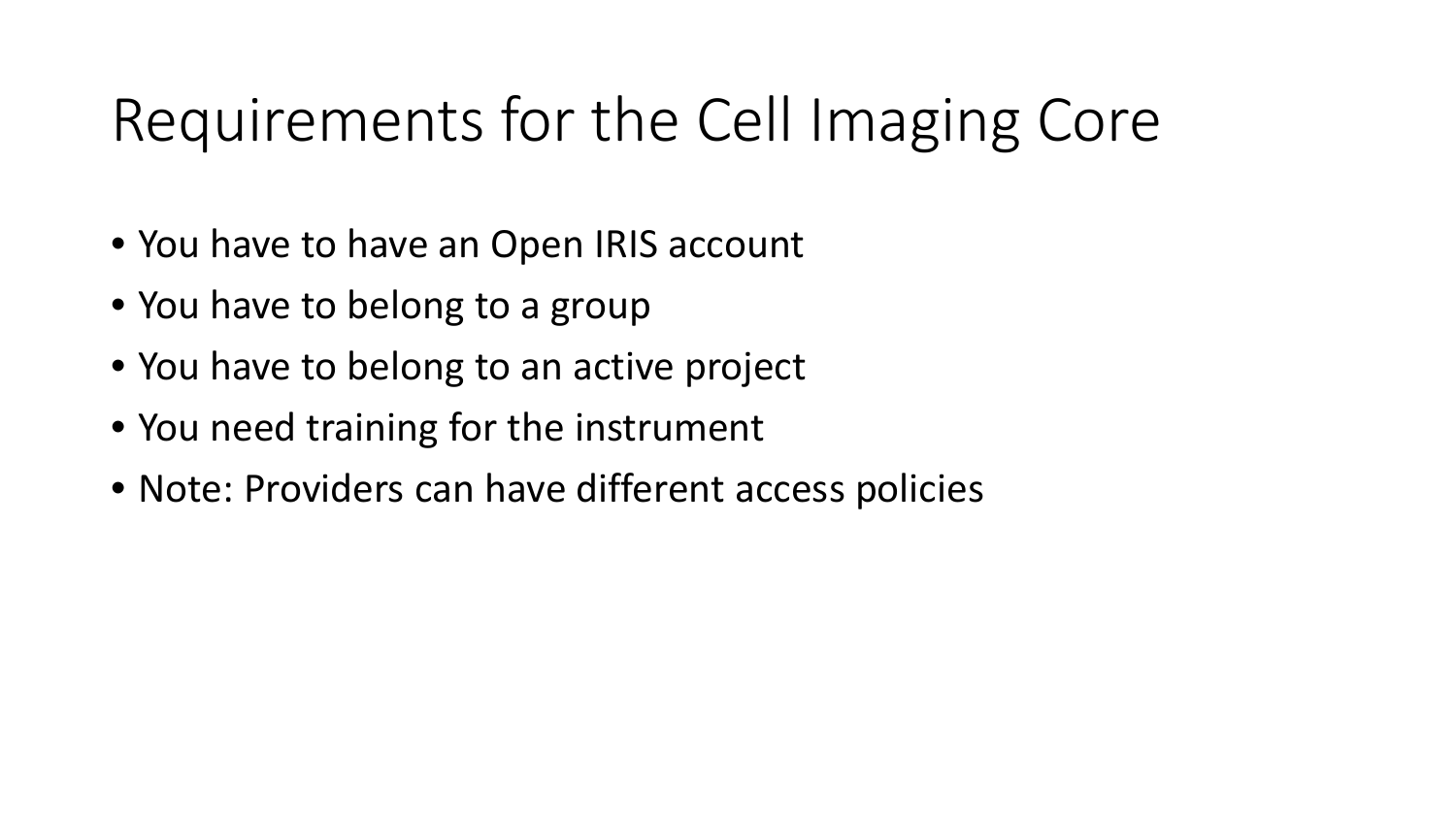## How to find CIC instruments

| <b>Browse</b> | Scheduler Services Dashboar              |  |  |
|---------------|------------------------------------------|--|--|
|               | Resources Providers People Groups Depart |  |  |



### **Filter**

| Any type |  | Submit | Reset |  |
|----------|--|--------|-------|--|
|----------|--|--------|-------|--|

| Any country | Submit |  |
|-------------|--------|--|
|             |        |  |

### **Organization:**

| Any organization | $\blacksquare$ | Submit |  |
|------------------|----------------|--------|--|
|                  |                |        |  |

#### **Provider:**

| Any provider        | Submit |  |  |  |
|---------------------|--------|--|--|--|
| and the property of |        |  |  |  |

#### Category:

| Any category |  | Submit |  |
|--------------|--|--------|--|
|--------------|--|--------|--|

| <b>Resources</b>                                    | <b>Providers People Groups Departments/Ins</b>                           |           |   |                        |   |
|-----------------------------------------------------|--------------------------------------------------------------------------|-----------|---|------------------------|---|
| Access                                              | Public                                                                   | Last used |   | ۰                      |   |
| <b>Filter</b><br>Type:<br>Any type                  |                                                                          | Submit    | Q | $\circledast$<br>Reset |   |
| Country:                                            |                                                                          |           |   |                        |   |
| Any country                                         |                                                                          | Submit    |   | Reset                  |   |
| <b>Organization:</b>                                |                                                                          |           |   |                        |   |
| Any organization                                    |                                                                          | Submit    |   | Reset                  |   |
| Provider:                                           |                                                                          |           |   |                        |   |
| Any provider                                        |                                                                          | Submit    |   | Reset                  |   |
| Q<br>Search                                         |                                                                          |           |   |                        | ⊗ |
|                                                     | <b>Biomedicum Imaging Unit</b>                                           |           |   |                        |   |
|                                                     | Cell Imaging Core - flow cytometry<br>Cell Imaging Core - mass cytometry |           |   |                        |   |
|                                                     | Cell Imaging Core - microscopy                                           |           |   |                        |   |
|                                                     |                                                                          |           |   |                        |   |
| <b>Finnish Functional Genomics Centre</b><br>$\Box$ |                                                                          |           |   |                        |   |

| <b>Browse</b>    | Scheduler                                                                                                                                             | <b>Services</b> | <b>Dashboard</b>                         |   |
|------------------|-------------------------------------------------------------------------------------------------------------------------------------------------------|-----------------|------------------------------------------|---|
| <b>Resources</b> |                                                                                                                                                       |                 | Providers People Groups Departments/Inst |   |
| Access           | Public                                                                                                                                                | Last used       | o                                        |   |
|                  |                                                                                                                                                       |                 | $\alpha$<br>$\circledast$                |   |
| <b>Filter</b>    |                                                                                                                                                       |                 |                                          |   |
| Type:            |                                                                                                                                                       |                 |                                          |   |
| Any type         |                                                                                                                                                       | Submit          | Reset                                    |   |
| Country:         |                                                                                                                                                       |                 |                                          |   |
| Any country      |                                                                                                                                                       | Submit          | Reset                                    |   |
| Organization:    |                                                                                                                                                       |                 |                                          |   |
| Any organization |                                                                                                                                                       | Submit          | Rese                                     |   |
| Provider:        |                                                                                                                                                       |                 |                                          |   |
|                  | Cell Imaging Core - micr                                                                                                                              | Submit          | Reset                                    |   |
| Q<br>Search      | <b>Biomedicum Imaging Unit</b><br>Cell Imaging Core - flow cytometry<br>Cell Imaging Core - mass cytometry<br><b>2</b> Cell Imaging Core - microscopy |                 |                                          | ⊛ |
| o                | <b>Finnish Functional Genomics Centre</b>                                                                                                             |                 |                                          |   |
|                  | <b>Med D5 Resources</b>                                                                                                                               |                 |                                          |   |
|                  |                                                                                                                                                       |                 |                                          |   |
|                  |                                                                                                                                                       |                 |                                          |   |

### Choose the relevant provider **Accept the selection** You can choose several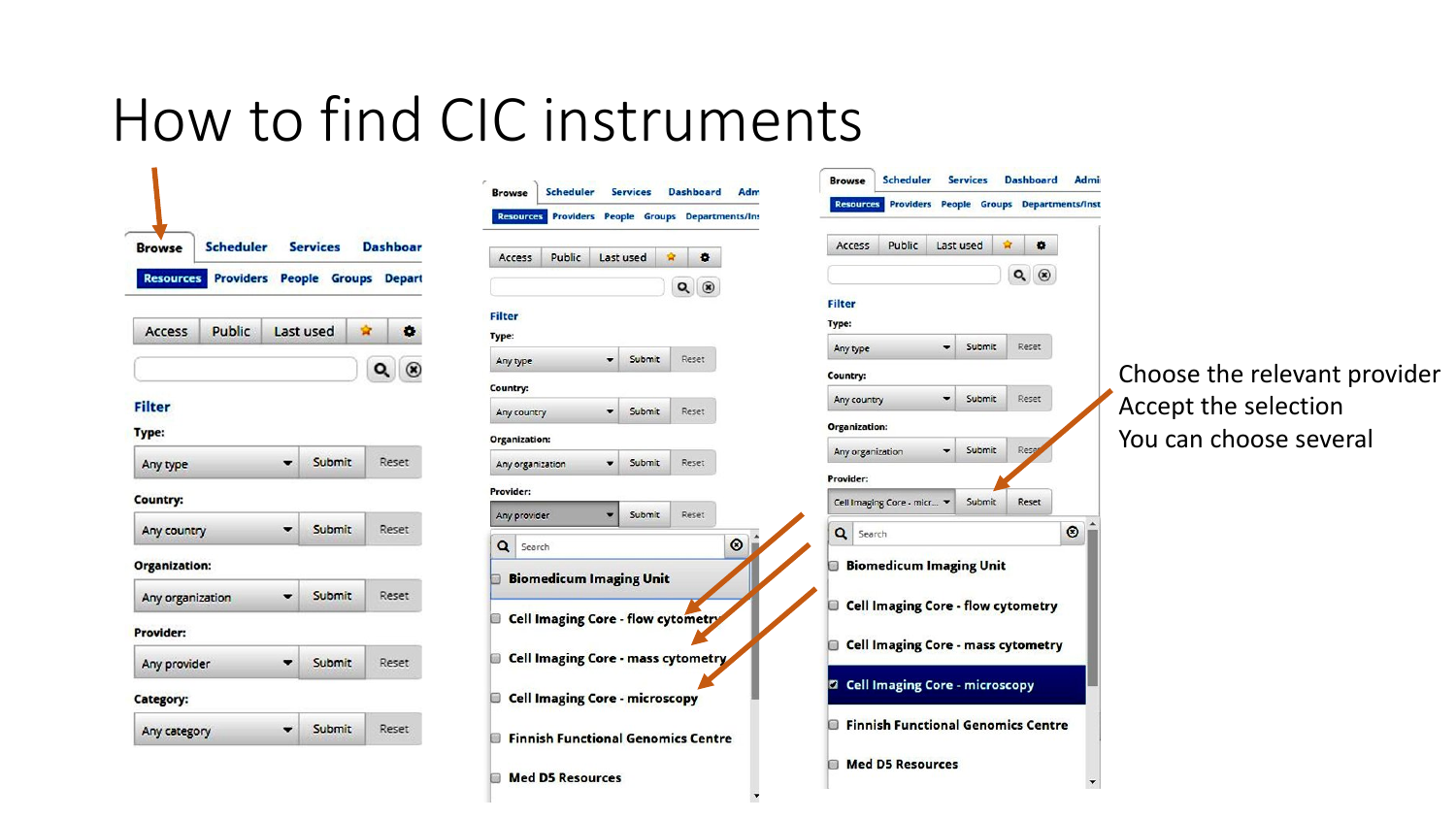# Making and cancelling reservations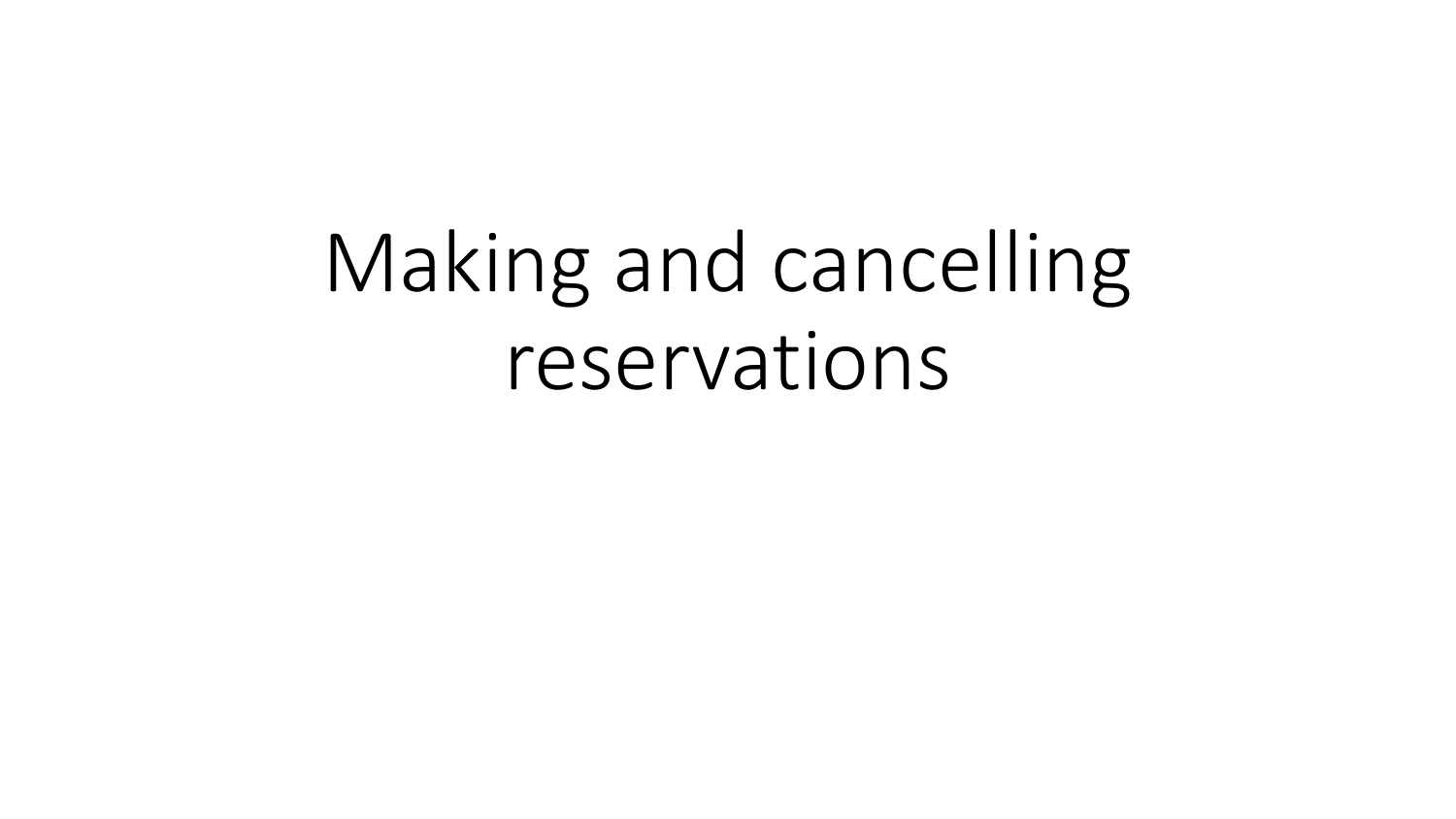- Go to the Scheduler view
- You can limit the view by organization, provider or resource type, or make a free-word search
- Choose between day, week or month view
- You can create favourites by clicking the star icons in the Browse view and the visualize them in Scheduler by clicking the star icon

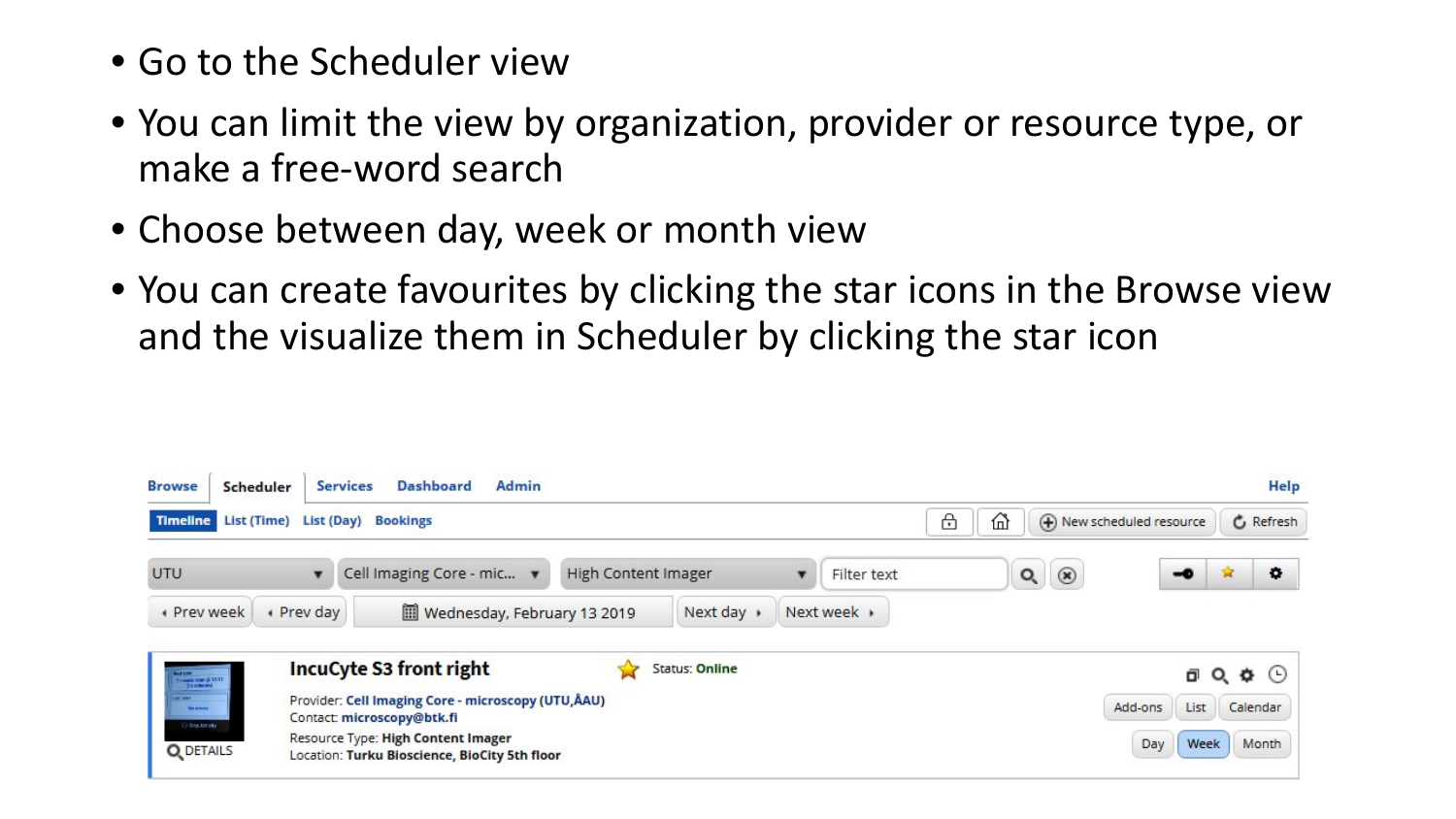## Making a reservation

- Go to scheduler
- Choose the instrument and click to the timeline
- Day view, week view and month view are available

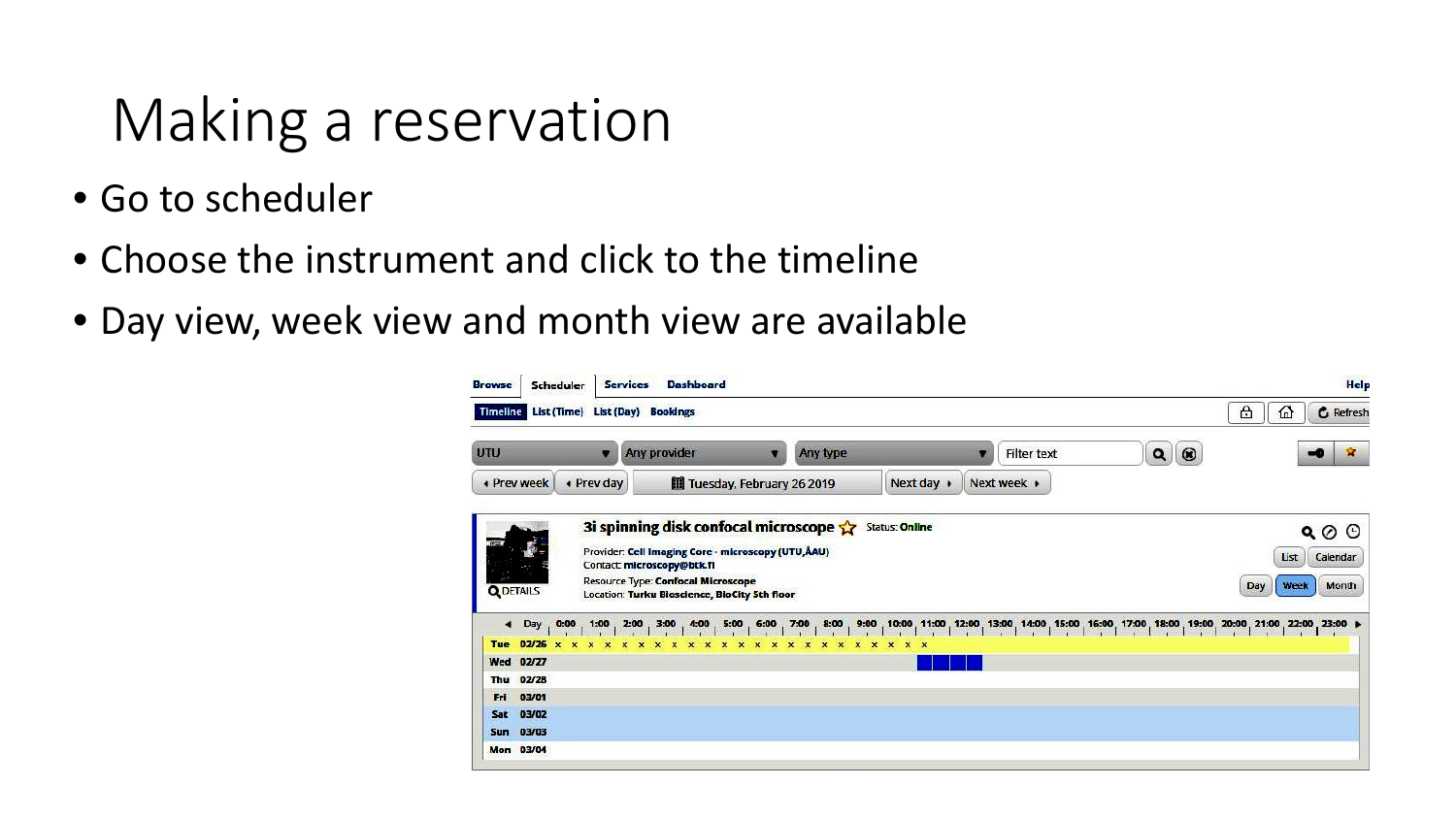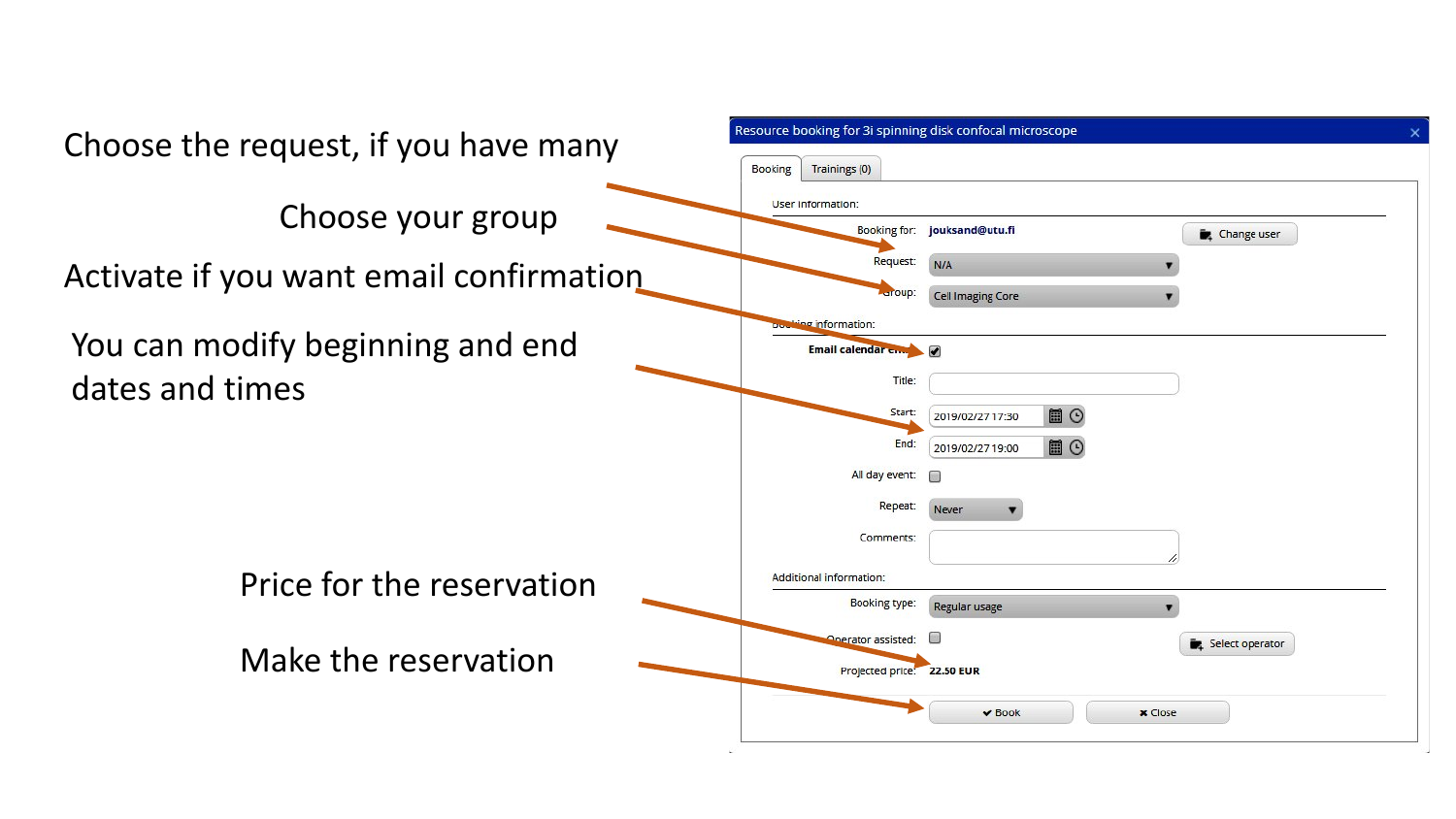## Cancelling the reservation

Click the reservation in the reservation timeline

Click Delete

Note: CIC instruments have cancellation Restrictions, time depending on the instrument

| <b>Booking Record</b>       | Trainings (0)              |                                                 |                     |
|-----------------------------|----------------------------|-------------------------------------------------|---------------------|
| User information:           |                            |                                                 |                     |
|                             |                            | User name: Jouko Sandholm (jouksand@utu.fi) (1) | Change user         |
|                             | User's organization:       | <b>University of Turku</b>                      |                     |
|                             |                            | Reservation made on: 2019-02-27 15:24           |                     |
|                             | Request:                   | Jouko Sandholm (jouksand@utu.fi) - ID: 5775     | 5775                |
|                             | Group:                     | <b>Cell Imaging Core</b>                        | <b>Change group</b> |
|                             | Cost center:               | 2609250 (Cell Imaging, group: Cell Imaging C ▼  |                     |
| <b>Booking information:</b> |                            |                                                 |                     |
|                             | 曲                          | <b>Add to calendar</b>                          |                     |
|                             | Resource:                  | 3i spinning disk confocal microscope            |                     |
|                             | Title:                     |                                                 |                     |
|                             | Start:                     | ■⊙<br>2019/02/27 17:30                          |                     |
|                             | End:                       | 2019/02/27 19:00<br>■⊙                          |                     |
|                             | Comments:                  |                                                 |                     |
| Additional information:     |                            |                                                 |                     |
|                             | <b>Booking type:</b>       | <b>Regular usage</b>                            |                     |
|                             | Operator assisted:         | œ                                               | Select operator     |
|                             | Projected price: 22.50 EUR |                                                 |                     |
|                             |                            | ✔ Update<br><b>自 Delete/Cancel</b>              | <b>x</b> Close      |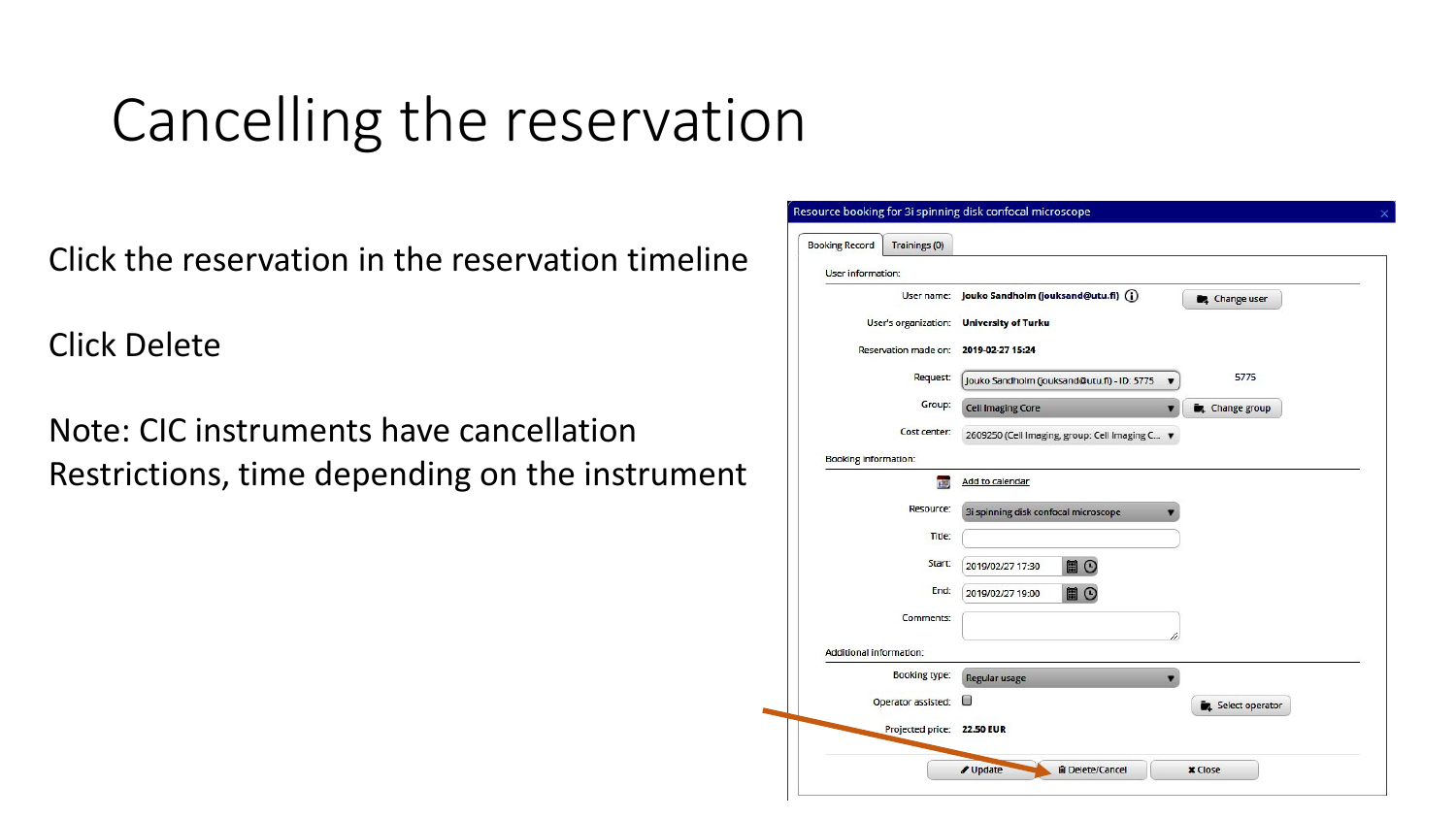## Subscriptions and Issues

- Subscriptions are instrument-specific notifications of cancellations, reservations and changes in bookings
- User can subscribe and unsubscribe subscriptions at will
- Issues are problems. By default, issues are sent to users who have reservations within 5 days after issue submission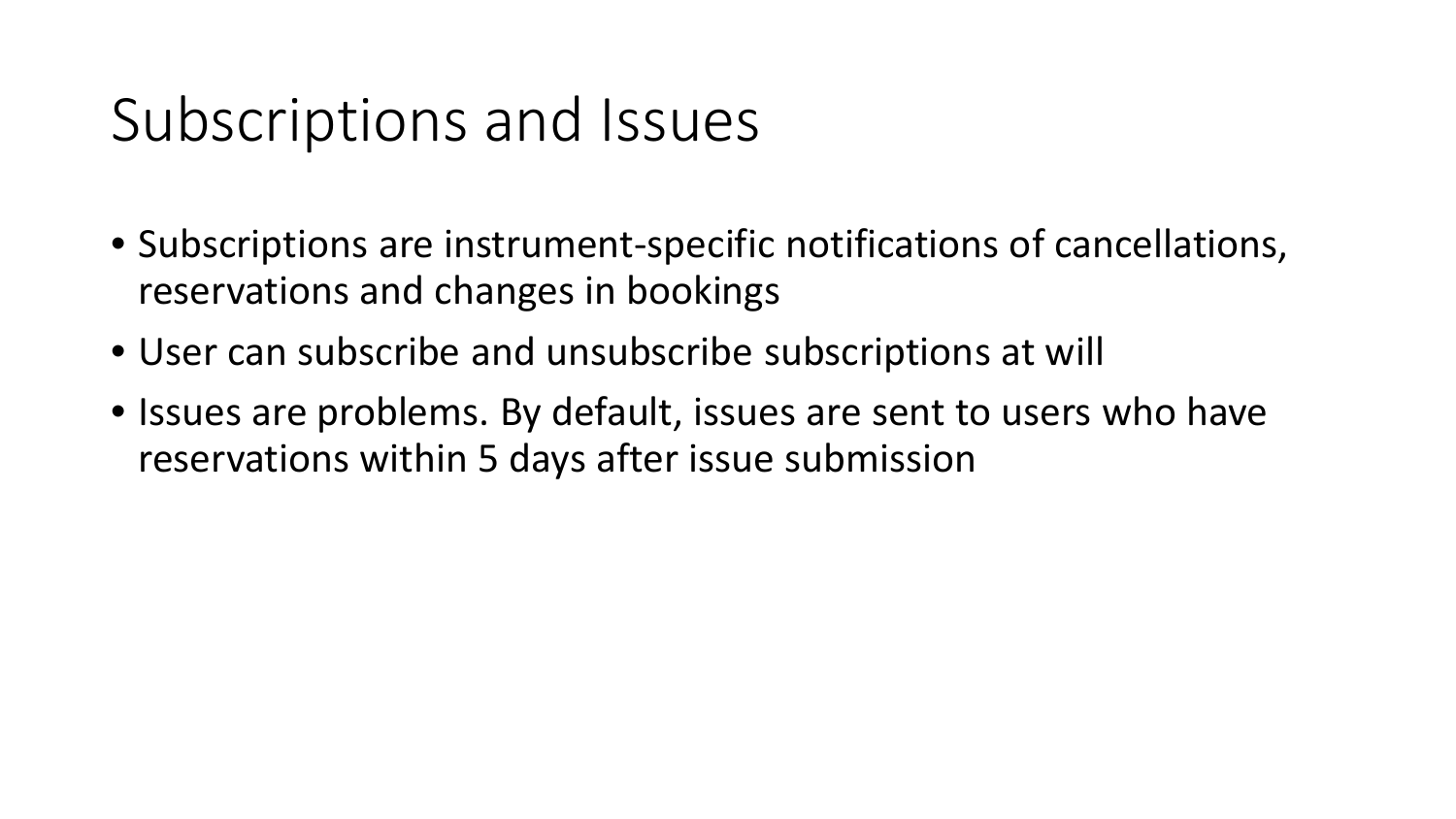## Open the subscriptions selection window



**x** Close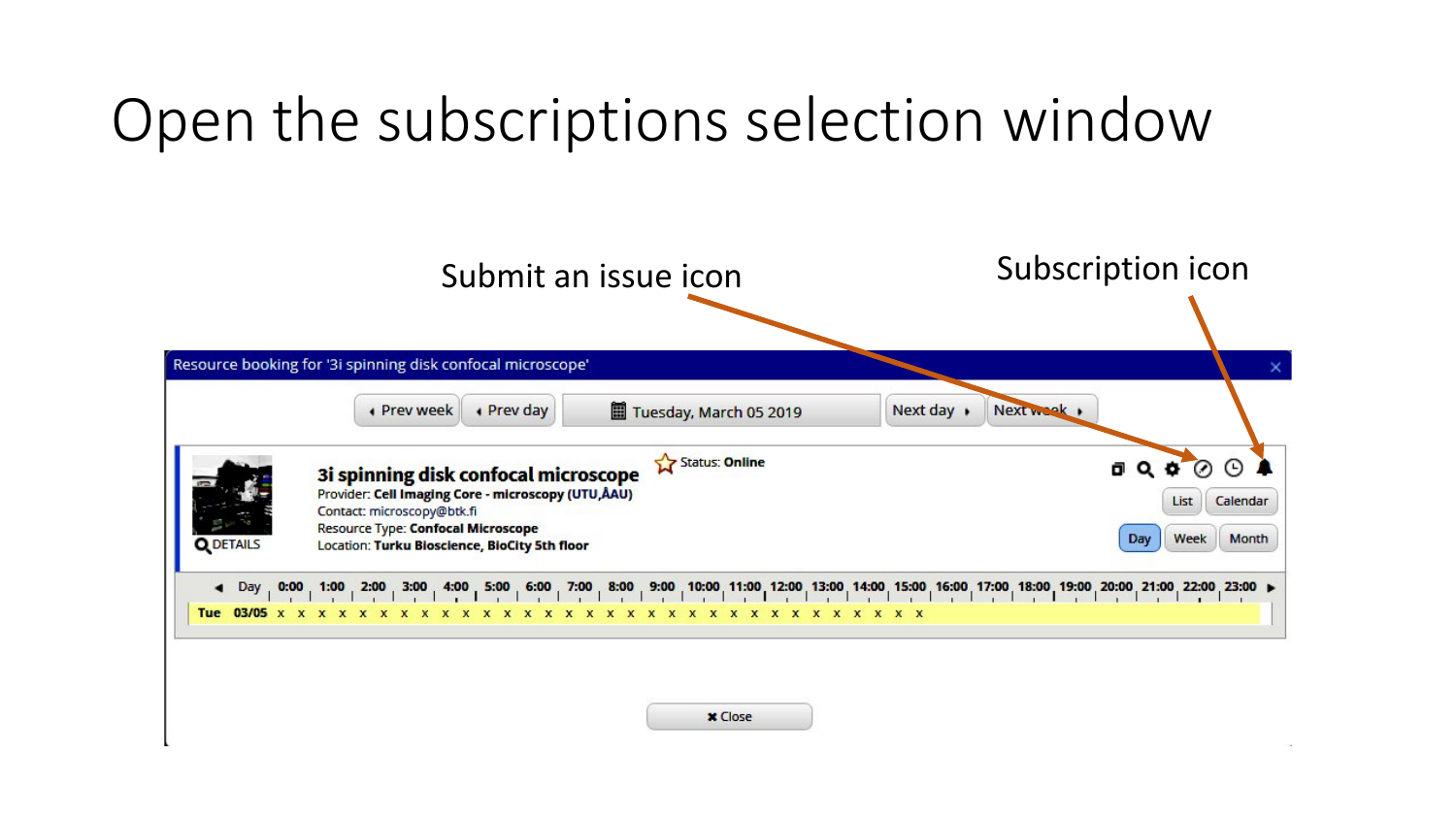## Subscription options